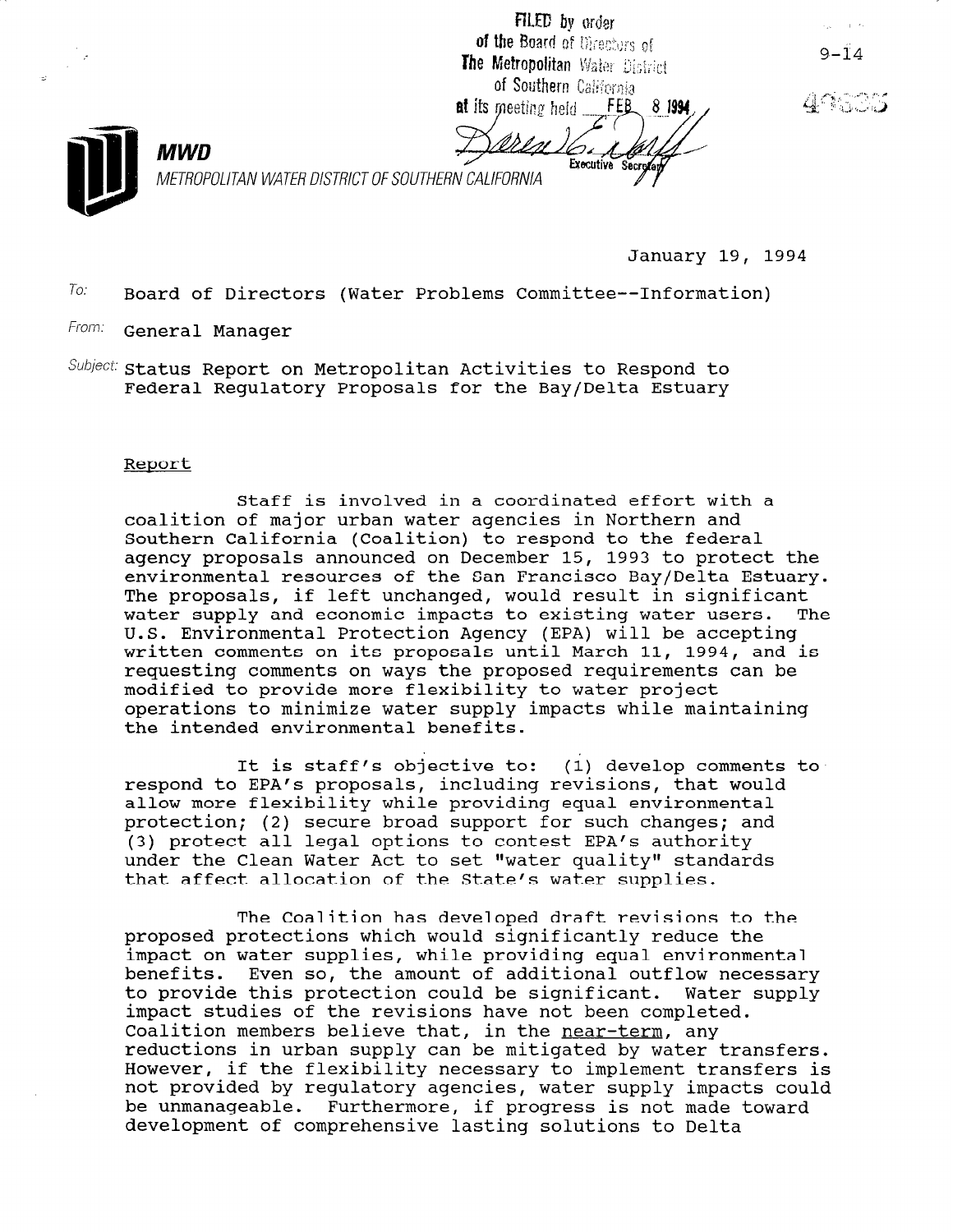Board of Directors -2- January 19, 1994

problems, then the environment and water supply reliability and quality will continue to decline.

The Coalition, working in cooperation with other urban agencies and agricultural and environmental interests, has developed a strategy for achieving Bay/Delta regulatory outcomes which are consistent with Metropolitan's objectives described above. As part of its strategy, the Coalition intends to utilize results of technical studies being conducted by the California Urban Water Agencies (CUWA) in coordination with the San Luis/Delta Mendota Water Authority. Many of the Coalition members are also members of CUWA and are financing these studies. The purpose of these studies is to evaluate the technical merits of the EPA proposals and to determine how they can be modified in a manner that would provide equal or better protection to the biological resources of the Bay/Delta with less impact to existing water users and the State's economy.

During December 1993, Coalition representatives met with federal agency representatives and legislative staff in Washington, D.C. to brief them on the urban positions regarding federal regulatory actions in the Bay/Delta. The briefing materials used in those meetings were provided to your Board at its December 1993 meeting. Follow-up meetings are being scheduled for early February in order to provide federal decision-makers with refined urban positions as technical studies are completed and written comments are developed.

Further, Coalition representatives are attempting to develop support within California for its positions on the federal proposals by scheduling meetings with agricultural and environmental interests to discuss technical findings and policy positions and explore possible agreement on positions. The Coalition representatives are also working closely with individual agency legislative representatives in Sacramento and are scheduling briefings with State legislators and staff, and State Administration representatives including State Water Resources Control Board members.

Finally, as part of its legal strategy, legal rinarry, as part or res regar strategy, regar Coalition, are developing legal positions challenging EPA's Coalition, are developing legal positions challenging EPA's authority to establish Bay/Delta standards and are preparing auchority to establish bay/beita standards and are preparing.<br>for possible latenite if such action is pursued. Legal counse are also working closely with technical staff and consulta are also working crosery with technical start and consultant co develop willeen comments by March 11, 1994, in a form that will provide an effective administrative and legal record if legal action becomes necessary.